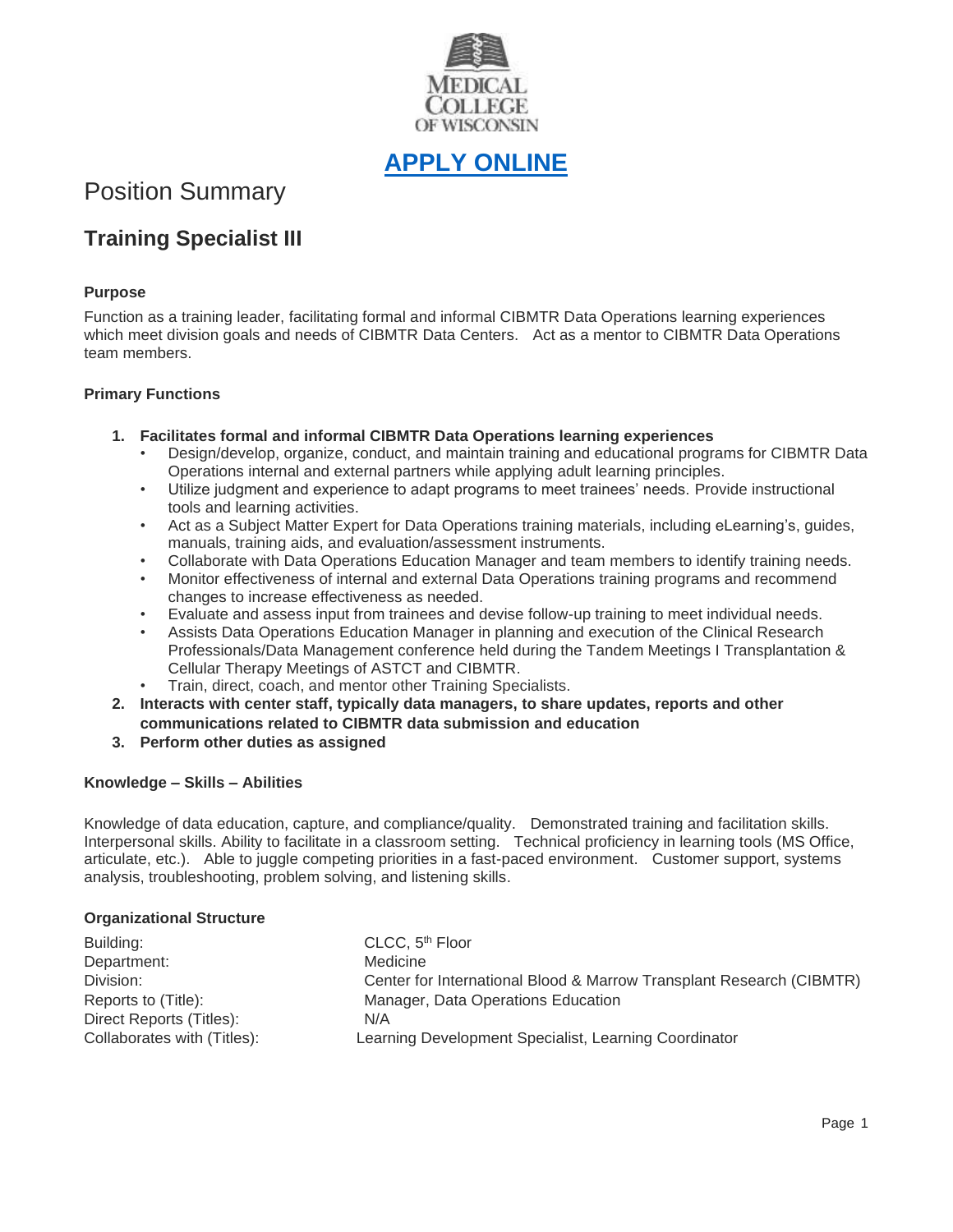

# **Specifications**

*Appropriate education and/or experience may be substituted on equivalent basis*

| Minimum Required Education:  | <b>Bachelor's Degree</b>                                           |
|------------------------------|--------------------------------------------------------------------|
| Minimum Required Experience: | 5 years                                                            |
| <b>Preferred Education:</b>  | Bachelor's degree, prefer in a healthcare or science related field |
| Preferred Experience:        | Training and/or clinical research environment                      |
| Field:                       | Oncology, Bone Marrow Transplant, or Cellular Therapy              |
| Certification:               | CITI training required within 90 days of hire                      |

## **Classification**

| Grade Name                  | 14                                                                                                                                               |
|-----------------------------|--------------------------------------------------------------------------------------------------------------------------------------------------|
| <b>Full-Time Equivalent</b> | 1.0                                                                                                                                              |
| <b>FLSA Status</b>          | Exempt                                                                                                                                           |
| <b>FLSA Test</b>            | Exempt                                                                                                                                           |
| Workweek                    | Full-time role with expectations for coverage during core business hours<br>and flexibility required as necessary to accommodate business needs. |

| Job ID                   | 323                             |
|--------------------------|---------------------------------|
| Job Name                 | <b>Training Specialist</b>      |
| <b>Position Category</b> | Professional Services- Research |

#### **Job Scope**

*Complexity –* regularly applied judgment to accomplish tasks; develops policies and procedures *Impact –* errors may cause moderate to serious damage; accuracy highly important *Autonomy –* performs work independently with regular check-ins; supervision available as needed *Communication –* occasionally resolves conflicts; adapts communication style to audiences *Responsibility –* advises others *Confidentiality –* regularly prepares and uses confidential information *Leadership –* acts as a role model

### **Physical Requirements**

Work requires occasionally lifting moderate weight materials, standing, or walking continuously.

### **Risk Potential**

Little or no exposure to hazards such as dust, fumes, or extreme temperatures, airborne or blood borne pathogens, extreme temperatures, or allergens.

#### **Sensory Acuity**

Ability to detect and translate speech or other communication required. May occasionally require the ability to distinguish colors and perceive relative distances between objects.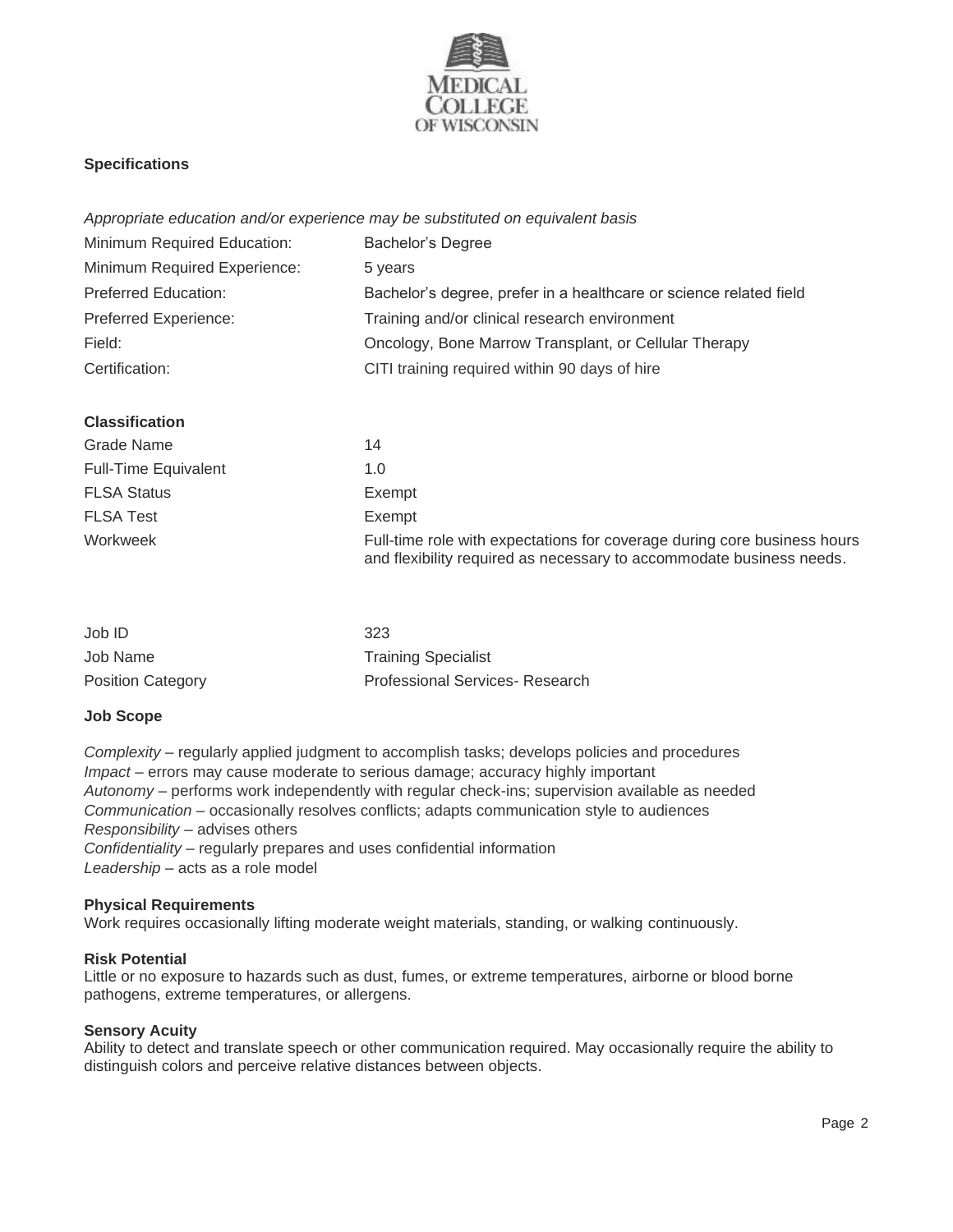

# **Work Environment**

Occasional exposure to dust, noise, temperature changes, or contact with water or other liquids. Work is performed in an environmentally controlled environment.

#### **Performance Dimensions**

### **Collegiality**

Exhibit confidentiality, honesty, and actions that build trust and strengthen relationships. Listen to others and effectively communicate in a clear and concise manner through written and verbal communication. Demonstrate respect and commitment to the values of diversity and equity; seek out and incorporate diverse perspectives into decision making.

#### **Excellence and Creativity**

Exhibit initiative and ingenuity by taking ownership of tasks to proactively improve services, avoid problems, or develop opportunities. Generate novel and valuable ideas to impact institutional missions. Identify and implement new methods to increase efficiency and quality.

#### **Education and Development**

Displays an ongoing commitment to continuous learning and self-improvement in one's area of responsibility. Actively seek out mentorship and learning opportunities that can be applied to current and future work activities. Develop and maintain professional affiliations. Participate in design, development, and/or evaluation of instructional materials, methods, courses, or programs.

#### **Agility and Judgment**

Remain flexible and versatile in rapidly changing environment and adapt quickly to changing circumstances. Change behavioral style or method of approach when necessary to achieve a goal. Make timely and sound decisions based on analysis of information, experience, and logic. Show reliability and accountability in the successful completion of all work.

#### **Stewardship and Institutional Citizenship**

Support transformational change to achieve institutional vision and strategies. Be an active and thoughtful participant in institutional initiatives, meetings, and committee work. Conserve resources and use in an efficient and cost-effective manner across all institutional missions. Look for ways to improve and promote quality within area of influence.

#### **Disclaimers**

#### **Background Check**

Employment in this position may be contingent upon successfully completing a background and criminal history check, caregiver background check in accordance with the Wisconsin Caregiver Background Check Law, physical examination, and / or driving record check.

#### **Equal Opportunity Employer**

The Medical College of Wisconsin is an affirmative action / equal opportunity employer and does not discriminate in hiring or employment on the basis of age, sex, race, color, religion, national origin, veteran status, disability, or sexual orientation.

#### **Diversity and Inclusion**

The Medical College of Wisconsin defines diversity as a commitment to recognizing and appreciating the variety of individual differences in an environment that promotes and celebrates individual and collective achievement. The diversity of MCW continues to be an important source of innovative ideas and creative accomplishments.